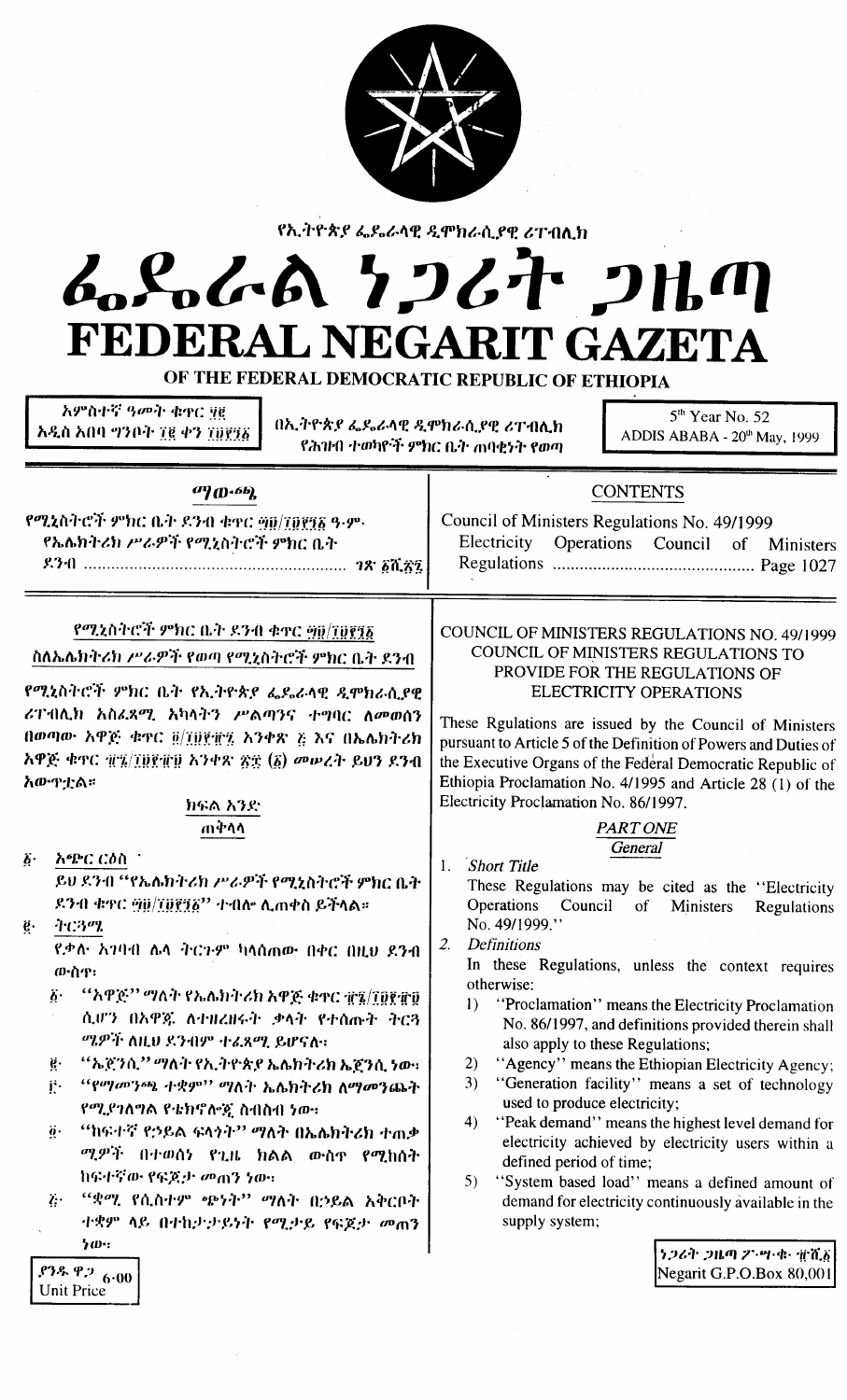### ገጽ አሺጽቋ ፌዴራል ነጋሪት ጋዜጣ ቁተር ፶፪ ግንቦት ፲፪ ቀን ፲፱፻፶፩ ዓ-ም

- "ማርጅናል የማመንጫ አቅም ዋ*ጋ*" ማለት በኪሎዋት የሚተመን እንድ ተጨማሪ ኃይል ለማመንጨት የሚያስ ፈልግ ወጨ ነው።
- "ማርጅናል የኢንርኟ ዋጋ" ማለት በኪሎዋት ሰዓት ij. የሚተመን እንድ ተጨማሪ ኢንርጇ ለማምረት የሚያስ ፈልግ ወጨ ነው።
- **በሚሲስተም ማመንጫ ዋጋ**ን **ማለት በኃይል አቅርቦት**  $\mathbf{r}$  . ተቋም ውስዋ የተለያየ የማመንጫ ዋጋ ሊኖራቸው በሚችል የኤሌክትሪክ ማመንጫ ቴክኖሎጆዎች የሚመ ነጨውን ኢንርጅ የሚወክል አንድ የኢንርጅ ዋጋ ነው።
- "የሲስተም ማርጅናል ማስተላለፊያ አቅም ዋጋ" ማለት ij٠ በኪሎዋት የሚለካ አንድ ተጨማሪ የኤሌክትሪክ ኃይል ለማስተላለፍና ትራንስፎርም ለማድረግ የሚያስፌልግ  $(0.65, 5.0)$
- "የሲስተም ማርጅናል የማከፋፌያ አቅም ዋጋ" ማለት  $\dddot{\mathbf{r}}$ . በኪሎዋት የሚለካ አንድ ተጨማሪ የኤሌክትሪክ ኃይል ለማከፋፈልና ትራንስፎርም ለማድረግ የሚያስፌልግ  $0.60, 50$ .
- 78 "ከፍተኛ ቮልቴጅ" ማለት ከቋሺ ቮልት በላይ የሆነ የቮልቴጅ መጠን ነው።
- ፲፱- "መካከለኛ ቮልቴጅ" ማለት ከ፩ሺ በላይ እስከ ድሺ ቮልት የሆነ የቮልቴጅ መጠን ነው።
- 70 "ዝቅተኛ ቮልቴጅ" ማለት እስከ ፩ሺ ቮልት የሆነ የቮልቴጅ መጠን ነው።
- ፲፱· "ስው'' ማለት የተፈጥሮ ሰው ወይም በሕግ የሰውነት *ሙ*ብት የተሰጠው አካል *ነ*ው።

## れなる かんか ስለኤሌክትሪክ ሥራ ፌቃዶች ምዕራፍ አንድ ስለፌቃድ ማመልከቻዎች

#### ጠቅሳሳ i٠,

- የኤሌክትሪክ ኃይል ለማመንጨት፡ ለማስተላለፍ፡ ለማከ ፋፌልና ለመሽዋ፡ እንዲሁም ወደ ሀገር ውስዋ ለማስገባት ወይም ወደ ውጭ ለመላክ የሚያስችል ፌቃድ ለማግኘት ለኤኞንሲው የሚቀርብ ማመልከቻ የሚከተሉትን መያዝ አለበት።
	- ሀ) የአመልካቹን ማንነትና አድራሻ፡
	- ለ) -የፕሮጀክቱን የፌዚቢሊቲ ተናት፡
	- $h$ ) የአካባቢ ተዕዕኖ ዋናት፡
	- @) የአመልካቹን የፋይናንስ ሁኔታ፡ የቴክኒክ ብቃትና" ልምድ የሚደሳዩ ቍነዶች፡
	- .የማንባታና ኢንስታሌሽን ዲዛይን፡ እና  $\boldsymbol{\boldsymbol{\nu}})$
	- ኤጀንሲው ያስፌልጋሉ ብሎ በመመሪያ የሚወስ  $\lambda$ ናቸው ሴሎች መረጃዎች።
	- . በዚህ አንቀጽ ንዑስ አንቀጽ  $\tilde{g}(\mathsf{A})$  የተመለከተው የፊዚ ë٠ ቢሊቲ ዋናት የሚከተሉትን መረጃዎች መያዝ አለበት፡-
		- ሀ) የማህበራዊና ኢኮኖሚ ተፅዕኖ ዋናት፡
		- $\Lambda$ ) የፕሮጀክቱን ወጨና ነቢ ግምት፡
		- ፕሮጀክቱ የሚቆይበትን ጊዜ፡  $\mathbf{d}$
		- $\omega$ <sup>0</sup>) የግንባታና የኢንስታሴሽን ፕሮግራምና እንል *ግ*ሎት መስጠት የሚጀመርበትን ቀን።
	- በዚህ አንቀጽ ንዑስ አንቀጽ  $\breve{\mathfrak{g}}(d)$  የተመለከተው j÷. የአካባቢ ተፅዕኖ ቀናት የሚከተሉትን መረጃዎች መያዝ አለበት።

### Federal Negarit Gazeta — No. 52 20<sup>th</sup> May, 1999—Page 1028

- 6) "marginal generation capacity cost" means the cost" associated with producing one additional unit of power expressed in kilo watt;
- $7)$ "marginal energy cost" means the cost associated with producing one additional unit of energy expressed in kilo watt hour;
- "system generation price" means a single price of  $8)$ power or energy prevailing in the supply system which in effect consists of different generation technologies bearing different unit cost of generation;
- $9)$ "system marginal transmission capacity cost" means the cost associated with transporting and transforming one additional unit of power expressed in kilo watt:
- $10<sub>1</sub>$ "system marginal distribution capacity cost" means the cost associated with distributing and transforming one additional unit of power expressed in kilo watt;
- "high voltage" means a voltage level above  $11$ 60,000 volt;
- "medium voltage" means a voltage level above  $12)$ 1000 but less than 60,000 volt;
- "low voltage" means a voltage level up to 1000  $13)$ volt:
- "person" means a natural or a juridical person.  $(4)$

### PART TWO

### , Electricity Operation Licenses

### **CHAPATER ONE**

### **Applications for License**

#### $3.$ **General Requirements**

- Any application for a license of generation, transmis- $\mathbf{D}$ sion, distribution and sale, as well as application for importation or exportation of electricity shall be addressed to the Agency and shall contain:
	- (a) identity and address of the applicant;
	- (b) feasibility study of the project;
	- environmental impact assessment;  $(c)$
	- $(d)$ documents showing the applicant's financial situation, technical competence and experience;
	- (e) construction and installation designs, and
	- such other information the Agency may deter- $(f)$ mine by directives.
- The feasibility study referred to in sub-article 1 (b) of  $2)$ this Article shall consist of the following components:
	- (a) social and economic impacts;
	- (b) estimated costs and returns of the project;
	- $(c)$ duration of the project;
	- (d) construction and installation program and commencement date of operation.
- The environmental impact assessment referred to in  $3)$ Sub-Article 1 (c) of this Aricle shall consist of the following components: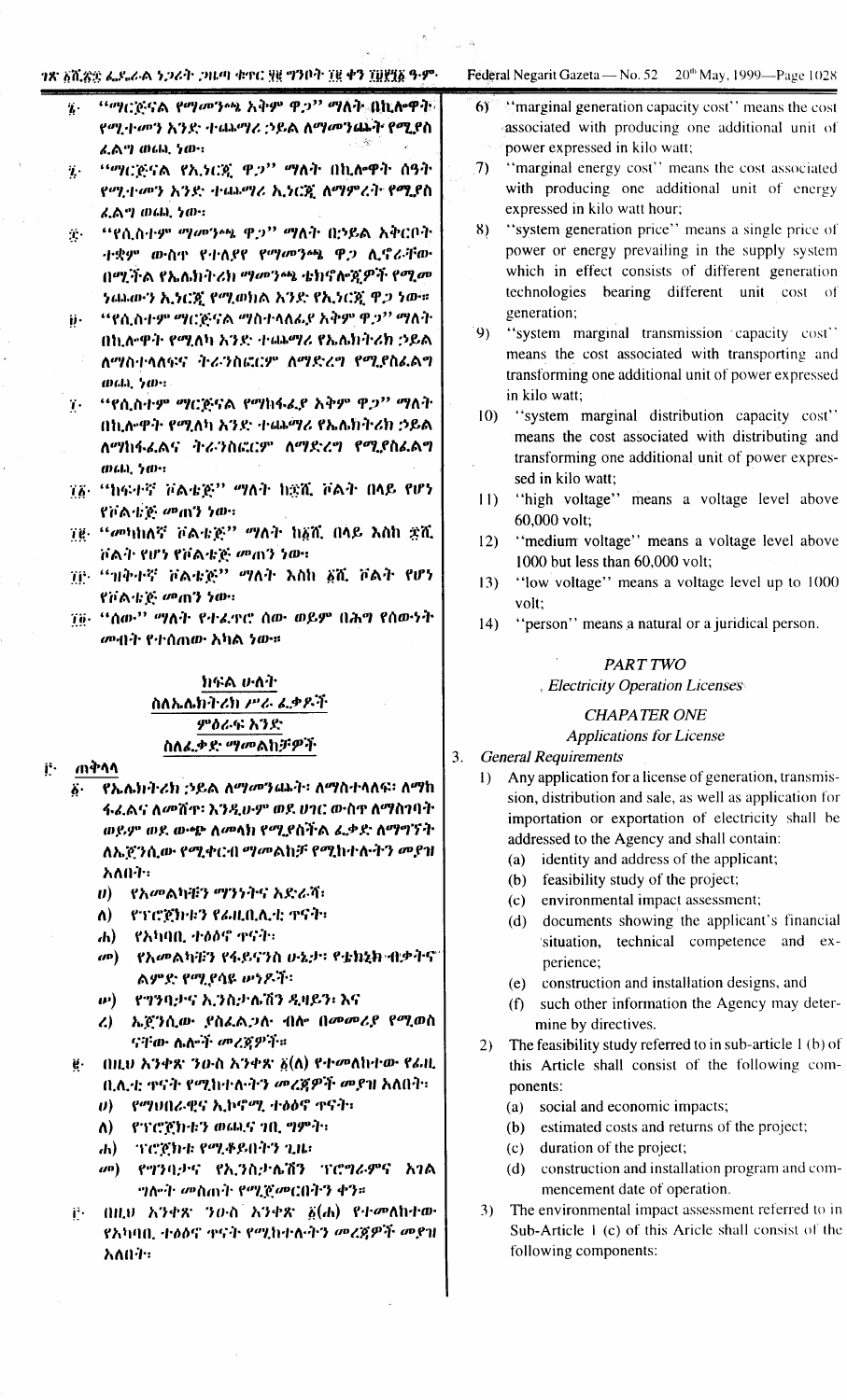- በአካባቢ ላይ ሊደርሱ የሚችሉ ማናቸውንም  $\boldsymbol{v}$ ጉዳዮች እና እነዚህኑ ለማቃለል የሚያስችል እንዲሁም አካባቢውን ወደ ቀድሞው ሁኔታ ለ*መመ*ለስ ወይም ለሴላ **ተቅም ለማዋል የሚ**ያስችል ዕቅድና የሚፈናቀሉ ሰዎችን መልሶ የማቋቋሚያ ፕሮግራም፡
- በዚህ ንውስ አንቀጽ በፌደል ተራ  $(v)$  የተመለከ ለ) -ቱትን ዕቅዶችና ፕሮግራሞች ለመተግበር የሚያስፈ ልገውን ወጨ ግምት፡፡
- የዚህ ደንብ አንቀጽ ፱ እና ፲ ድንጋጌዎች እንደተጠበቁ ö. ሆነው፡ *ማን*ኛውም አመልካች ለኤጀንሲው የሚያቀር ባቸው መረጀዎች በምስጢር መጠበቅ አለባቸው።
- ለኤሌክትሪክ ማመንጨት ፌቃድ ስለሚቀርብ ማመልከቻ  $\ddot{\mathbf{0}}$ . የኤሌክትሪክ *ማመ*ንጨት ፌቃድ ለማግኘት የሚቀርብ ማናቸውም ማመልከቻ በዚህ ደንብ አንቀጽ ቮ ከተመለከቱት አጠቃላይ ሁኔታዎች በተጨማሪ የሚከተሉትን መያዝ አለበት።
	- የኤሌክትሪክ መገኛውን ምንጭ  $\boldsymbol{\delta}$ .
	- ኤጀንሲው በሚወስነው ስኬል መሠረት የተዘጋጀ የፕሮ g. ጀክቱን ቦታ የሚያሳይ ካርታ፣
	- የኤሌክትሪክ ፕሮጀክቱ አጠቃላይ የኤሌክትሪክ ኃይል Ë. የማመንጨት አቅም፡
	- እንደአግባቡ የኤሌክትሪክ ኃይል ግዢ ውል። ö.
- ለኤሌክትሪክ ማስተላለፍ ፌቃድ ስለሚቀርብ ማመልከቻ Ę. የኤሌክትሪክ ማስተላለፍ ፌቃድ ለማግኘት የሚቀርብ *ማመ*ልከቻ በዚህ ደንብ አንቀጽ ፫ ከተመለከቱት አጠቃላይ ሁኔታዎች በተጨማሪ የሚከተሉትን መያዝ አለበት፤
	- ዋናና አማራጭ የኤሌክትሪክ ማስተላለፊያ መስመሮች δ. አቋርጠው የሚያልፉባቸውን ሥፍራዎች የሚጠቁም  $h$  $C$
	- g. የማስተላለፊያ መስመሮች ጠቅላላ ርዝመትና የሚያስተላ ልፉት ከፍተኛ የኤሌክትሪክ ኃይል ጭነት መጠን፣
	- የቮልቴጁን ደረጃና ፍሪኩዌንሲ።
- ኤሌክትሪክ ለማከፋፌልና ለመሸዋ ፌቃድ ስለሚቀርብ ï. *ማመ*ልከቻ

የኤሌክትሪክ ማከፋፌልና መሸተ ፌቃድ ለማግኘት የሚቀርብ ማመልከቻ በዚህ ደንብ አንቀጽ ij ከተመለከቱት አጠቃላይ ሁኔታዎች በተጨማሪ የሚከተሉትን መያዝ አለበት፣

- የማከፋፌያ ጣቢያው ኤሌክትሪክ የሚያገኝበትን ምንጭ፡  $\ddot{\bm{b}}$ ከፕሮጀክቱ ተጠቃሚ ይሆናሉ ተብለው የሚገመቱ ę.
- ደንበኞችን ብዛትና የኤሌክትሪክ ኃይል መሸጫ ዋጋ፣
- እንደአግባበ የኤሌክትሪክ ኃይል ግዥ ውል። j٠.
- ለኤሌክትሪክ አስመጭንት ወይም ላኪንት ፌቃድ ስለሚቀርብ  $\ddot{\eta}$ .

ツゅんりょ

ኤሌክትሪክ ወደ ሀገር ውስኖ ለማስገባት ወይም ወደ ውጭ *ሀገር ለመላክ የሚያስችል ፌ*ቃድ ለማግኘት የሚቀርብ *ማመ*ልከቻ በዚህ ደንብ አንቀጽ ፫ ከተ**መለ**ከቱት አግባብ ካላቸው አጠቃላይ ሁኔታዎች በተጨማሪ የሚከተሉትን መያዝ አለበት።

- ኤሌክትሪክ ከሚያስመጣበት ወይም ከሚልክበት ሀገር  $\ddot{\mathbf{b}}$ . ጉዳዩ ከሚመለከተው ባለሥልጣን ጋር የተደረገ ስምምንት።
- የቮልቴጂንና የፍሪኩዌንሲውን ደረጀ፡ ë.
- እንደአግባቡ የኤሌክትሪክ ኃይል ግዢ ውል። j.
- all potential damages to the environment along  $(a)$ with mitigation, restoration or reclamation plan including resettlement program for displaced residents;
- (b) the estimated costs of implementation of the plans and programs referred to in paragraph (a) of this Sub-Article.
- 4) Without prejudice to the provisions of Articles 9 and 10 of these Regulations, information provided to the Agency by any applicant shall be confidential.

4. **Application for Generation License** 

> Any application for a generation license shall, in addition to the general requirements stated under Article 3 of these Regulations, contain the following:

- 1) source of electricity;
- 2) map of the project site at the scale determined by the Agency;
- 3) total power capacity of the project;
- 4) power purchase contract where appropriate.
- 5. **Application for Transmission License**

Application for transmission license shall, in addition to the general requirements stated under Article 3 of these Regulations, contain the following:

- preliminary route map of proposed main and alter- $\bf{D}$ native transmission lines:
- 2) total length and maximum load of transmission lines,
- 3) Standard of voltage and frequency.
- 6. Application for Distribution and Sale of Electricity License

Application for distribution and sale of electricity license shall, in addition to the general requirements stated under Article 3 of these Regulations, contain the following:

- 1) the source from which the distribution system draws electricity;
- estimated number of customers to be benefited from  $2)$ the project and proposed price of each unit of power to be sold;
- 3) power purchase contract where appropriate.

 $7.$ 

- **Application for Importation and Exportation License** Application for importation or exportation license shall, in addition to the relevant general requirements stated under Article 3 of these Regulations, contain the following:
- an agreement made with concerned authority of a  $\mathbf{D}$ country from which or to which electricity is imported or exported;
- 2) standard of voltage and frequency;
- 3) power purchase contract where appropriate.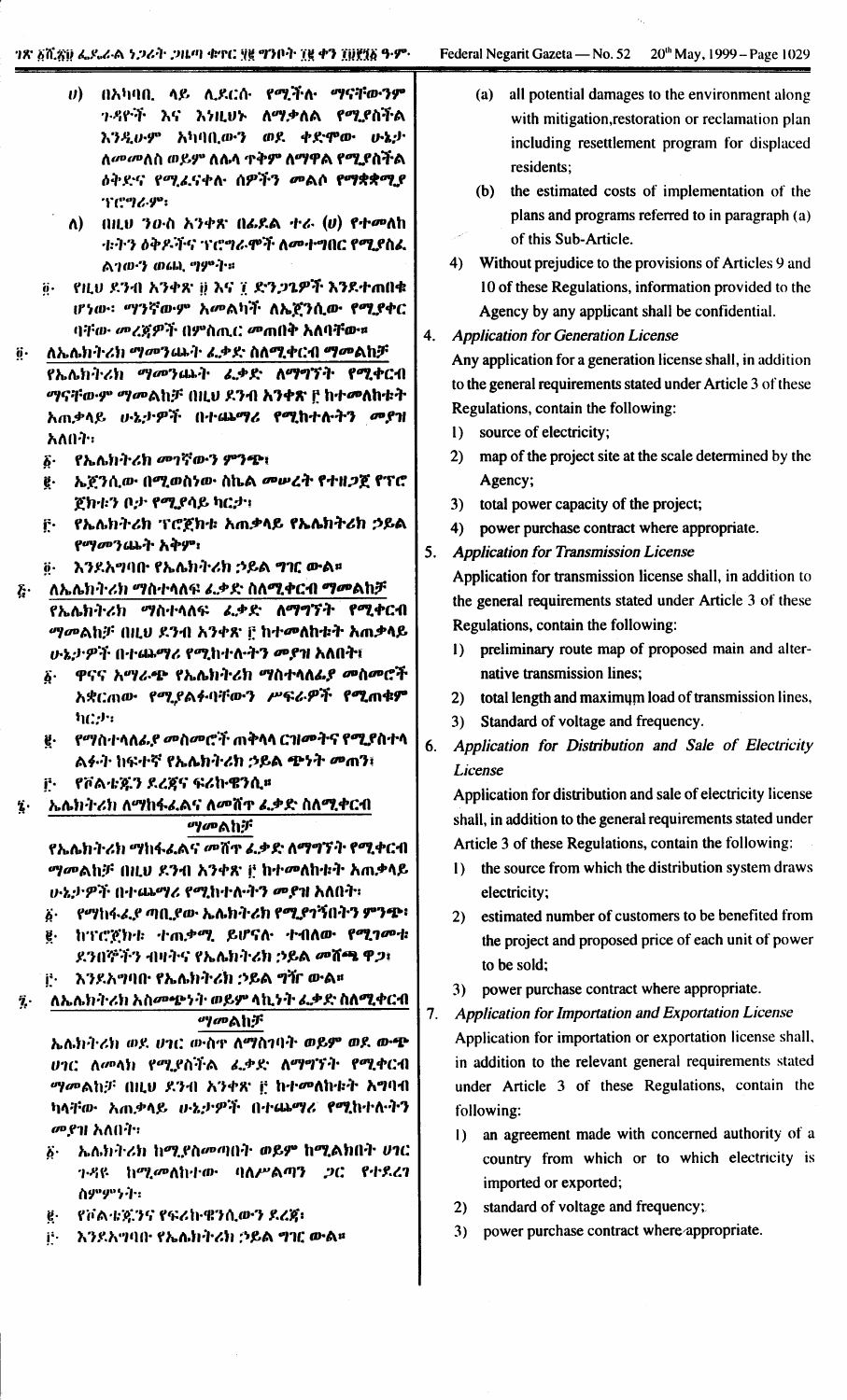Federal Negarit Gazeta — No. 52 20th May, 1999—Page 1030

### ምዕራፍ ሁለት ስለማመልከቻ ምዝገባና ማስታወቂያ

**穴** *ማመ*ልከቻን ስለመመዝገብ

እያንዳንዱ ማመልከቻ በዚህ ደንብ ምዕራፍ እንድ መሠረት በትክክለኛው ፎርም ተሟልቶ ሲቀርብ ኤጀንሲው ለዚሁ ተግባር ባዘጋጀው መዝገብ ላይ እንደአቀራረቡ ቅደም ተከተል ወዲየውኑ ይመዘግበዋል ፡ እያንዳንዱ አመልካችም የምዝገባውን ቀንና ቁዋሩን የሚገልጽ ደረሰኝ ይሰጠዋል ፡፡ *ማመ*ልክቻን ስለማስታወቅ ij.

- ፌቃድ ለማግኘት የቀረበው ማመልከቻ ማስታወቂያ ö٠ በሆነራቱ ውስዋ ሰፊ ስርጭት ባላቸው ጋዜጦች በሁለት ተከታታይ አትሞች እንዲወጣ ኤጀንሲው ማመል ከቻው በተመዘገበ በሦስት የሥራ ቀናት ውስኖ ማስታ ወቂያውን ለ*ሚመ*ለከተው አሳታ**ሚ ይልካል** ፡፡
- ë "latoreen ez. est 9854 : 90% ez. est ሥፍራ የሚገልጽና የካርታ ቅጅዎች የሚታዩበትን ወይም የሚገዙበትን አድራሻና ጉዳዩ ይመለከተኛል የሚል ማናቸውም ሰው ያለውን ተቃውሞ ወይም አስተያየት የሚያቀርብበትን የኤጀንሲውን አድራሻ የሚገልጽ መሆን አለበት ።
- የዚህ አንቀጽ ንውስ አንቀጽ (፩) እና (፪) ድን*ጋጌዎች* jŀ. እንደተጠበቁ ሆነው ማስታወቂያው ለዎስት ተከታታይ ቀናት በሬዲዮና በቴሌቪዥን መነገር አለበት ።
- *እመ*ልካቹ ለማስታወቂያው የሚያስፈልጉትን ö. መጭዎች በሙሉ ይሸፍናል ።
- $\dddot{\mathbf{i}}$ . የካርታዎችን ቅጅዎች በይፋ እንዲታዩ ስለማድረግ አመልካቹ የፌቃዱን ሥፍራ የሚያሳዩት የካርታ ቅጅዎች በይፋ እንዲታዩ በኤጀንሲው ቢሮና ፌቃዱ በተጠየቀበት አካባቢ ባለ የከተማ መስተዳድር ጽ/ቤት ማስቀመጥ አለበት ።  $i\delta$ መቃወሚያዎችን ስለማቅረብ
	- ማንኛውም ጉዳዩ ይመለከተኛል የሚል ሰው ማስታወ  $\ddot{\bm{b}}$ . ቂያው በጋዜጣ ለመጨረሻ ጊዜ ከወጣበት ቀን ጀምሮ
		- ባለ-ት ቋ ቀናት ውስተ በተጠየቀው ፌቃድ ላይ ያለውን ተቃውሞ ወይም አስተያየት ከነምክንያቶቹ በጽሁፍ ለኤጀንሲው ሲያቀርብ ይችላል ፡፡ በዚህ አንቀጽ ንዑስ አንቀጽ (፩) መሠረት የቀረበ ë.
		- መቃወሚያ ውድቅ ከተደረገ፡ ኤጀንሲው ውሳኔውን ከነምክንድቱ በጽሑፍ ንልጾ ለተቃዋሚው እንዲደ ርሰው ያደርጋል ።

*ማመ*ልክቻን ስለማሻሻል ïğ.

*ማመ*ልከቻውን ለማሻሻል የሚፈልግ ማናቸውም አመልካች ማሻሻደውን ለኤጀንሲው በጽሁፍ ማቅረብ አለበት ፡፡ የዚህ ምዕራፍ ድንጋጌዎች በቀረበው ማሻሻያ ላይም ተፈጸሚ ይሆናሉ ፡፡

### ምዕራፍ ሦስት ፌቃድ ስለመስጠትና ስለመከልከል

ïj∙ ፌቃድ ስለመስጠት

በዚህ ደንብ አንቀጽ ፲፩ በተጠቀሰው የቋ ቀናት ጊዜ ውስዋ በማመልከቻው ላይ ምንም ዓይነት መቃወሚያ ካልቀረበና ኤጀንሲው በአመልካቹ የተጠየቀው ፌቃድ የሚደስከትላቸውን ግዴታዎች ለመወጣት የሚደስችል የፋይናንስ ምንጭ ፡ የቴክኒክ ችሎታና ልምድ አመልካቹ ያለው መሆኑን ሲያምንበት የተወሰነውን ክፍያ በማስከሬል በ፴ ቀናት ውስኖ ፌቃዱን ይሰጠዋል።

### **CHAPTER TWO**

**Registration And Advertisement of Application Registration of Application** 

8. Each application for license, if complete and in the proper form as provided in Chapter One of these Regulations, shall immediately be registered in the register maintained in the office of the Agency for such purpose in the order received, and each applicant shall upon such registration be given a receipt indicating the date and number thereof.

 $9<sub>1</sub>$ **Advertisement of Application** 

- The Agency shall, within three working days after the  $\mathbf{D}$ registration of an application of license, send notice of the application to the concerned publishers for publication on two successive issues of news papers which have wider circulation in the country.
- $2)$ The advertisement shall describe the type, purpose and area of license and shall give the address of the offices where copies of maps may be inspected or purchased, and shall specify the address of the Agency to which an objection or comment may be forwarded by any interested person.
- Without prejudice to the provisions of Sub-Articles  $(1)$ .  $3)$ and (2) of this Article, the advertisement shall be announced on the Radio and TV for three consecutive days.
- The applicant shall bear costs necessary for such an  $4)$ advertisement.

### 10. Deposition of Copies of Maps for Public Inspection

The applicant shall deposit copies of the maps of the proposed area of license for public inspection at the office of the Agency and the municipality of proposed area of license.

- $11.$ **Lodging of Objections** 
	- 1) Within 60 days from the last publication of the advertisement on the newspaper any interested person may file at the office of the Agency a written objection against the proposed license or may forward any comment stating the reasons thereof.
	- 2) If an objection filed by any person pursuant to Sub-Article (1) of this Article is rejected, the Agency shall so notify the person in writing setting the reasons for decision.
- $12<sup>7</sup>$ **Amendment of Application**

 $13.$ 

If an applicant desires to make any amendment to his application, he shall submit a written application to the Agency. Such application shall also be subject to the provisions of this Chapter.

### **CHAPTER THREE**

**Issuance and Refusal of License Grant of License** 

If, upon the expiry of the 60 days period specified  $\mathbf{D}$ under Article 11 of these Regulations no objection to the application has been filed at its office, the Agency shall, upon payment by the applicant of the prescribed fees, grant the requested license within 30 days; provided, however, that no license shall be granted unless the Agency is satisfied that the applicant has the necessary financial resource, technical competence and experience to meet the obligations relating to the license requested.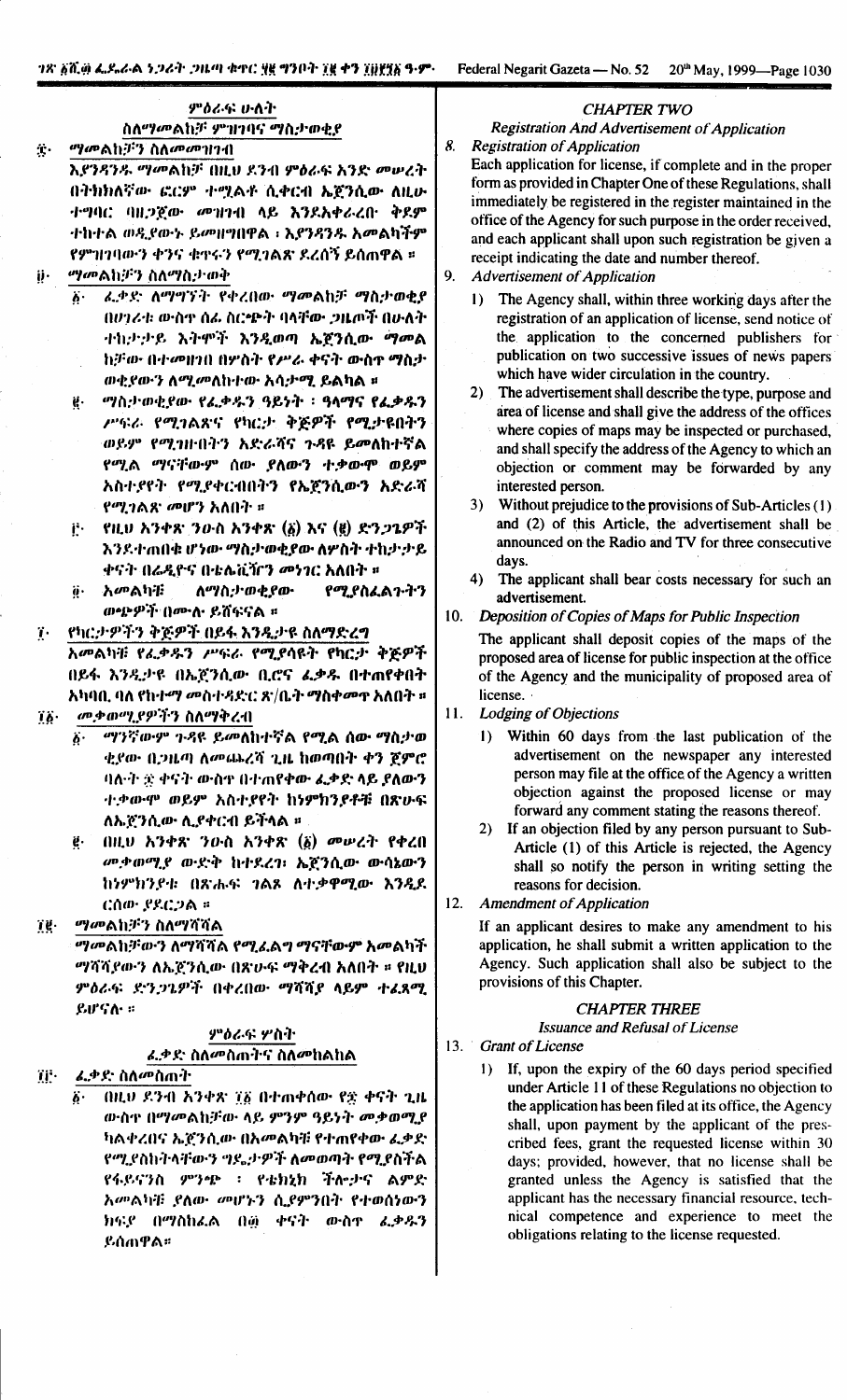- በዚህ ደንብ ሕንቀጽ ፲፩ መሥረት በማመልከቻው ላይ  $\ddot{\mathbf{e}}\cdot$ ተቃውሞ ከቀረበ ፌቃድ የመስጠቱ ሂደት ማመል ከቻው በኤጀንሲው ከተመዘገበ ከδየጽ ቀናት ባልበለጠ ጊዜ ውስዋ በተ.ቀውሞው ላይ ውሳኔ እስከሚሰዋበት ድረስ ይዘገያል ። የተሰጠው ውሳኔ ተቃውሞውን ውድቅ የሚደደርግ ከሆነ በዚህ አንቀጽ ንዑስ አንቀጽ(፩) የተደነገገው እንደተጠበቀ ሆኖ አመልካቹ ወዲየውኑ ፌቃድ ይሰጠዋል ፡፡
- አመልካቹ አግባብ ባለው የኢንቨስትመንት ሕግ ŗ. መሥረት ኢንቨስት ለማድረግ የሚፈቀድለት ካልሆነ በስተቀር በዚህ ደንብ መሠረት ፌቃድ አይሰጠውም ።

#### $70·$ ፌቃድን ስለ*መ*ከልከል

- ኤጀንሲው የቀረበው ማመልከቻ ወይም ተያይዞ δ. የቀረበው መረጀ ወይም የአመልካቹ የፋይናንስ አቅም፣ የቴክኒክ ችሎታና ልምድ በቂ አይደለም ብሎ ከወሰነ ይህንኑ ከነምክንያቱ ለአመልካቹ በጽሁፍ ማሳወቅ አለበት ፡፡
- አመልካቹ ġ. የሚደግፉትን መረጀዎች ለማቅረብ እንዲችል ኤጀንሲውን የማማከር ዕድልና የቀረበበትን ተ.ቃውሞ ለመቋቋም ከ፴ ቀናት ያላነሰ ጊዜ ይሰጠዋል ፣ እንዲሁም ማመልከቻውን የማረም ወይም የማሟላት መብት ይኖረዋል።
- Ë. አመልካቹ የኤጀንሲውን ምክር ካንኘና የተሰጠው ጊዜ ካለፈም በኋላ ኤ**ጀንሲው ማመልከቻው ወይ**ም የቀረበው መረጀ ወይም የአመልካቹ ችሎታ የጠየቀውን ፌቃድ ለመስጠት የማደበቃ መሆኑን ሲያምንበት ይህንኑ ለአመልካቹ በጽሁፍ ያሳውቀዋል ፡፡
- የፌቃድ ቅጅ ስለመስጠትና ስለመተካት ïk∙
	- ባለፌቃዱ የተወሰነውን ክፍያ በመክፌል አንድ ወይም  $\ddot{\boldsymbol{\delta}}$ . ተጨማሪ የፌቃዱን ቅጅዎች እንዲሰጠው ሊጠይቅ ይችላል ። ኤሮንሲውም ጥያቄው እንደደረሰው የፌቃዱን የተረጋገጠ ቅጇ አዘጋጅቶ መስጠት አለበት ።
	- ባለፌቃዱ የተወሰነውን ክፍያ ከፍሎ የጠፋበትን ወይም ę. የተበላሸበትን ፌቃድ ምትክ እንዲሰጠው ኤጀንሲውን ሊጠይቅ ይችላል ፡፡ ኤ፫ንሲውም ጥያቄው እንደደረሰው የጠፋውን ወይም የተበላሽውን ፌቃድ ምትክ አዘጋጅቶ *መ*ስጠት አለበት ፡፡
- ፌቃድ ስለማስተላለፍ  $72 -$

ማንኛውም ባለፌቃድ በአዋጁ አንቀጽ ፲፪ ድንጋጌዎች መሥረት ፌቃዱን ሊያስተላልፍ ይችላል ፡ ሆኖም ፌቃዱ የሚተላለፍለት ሰው በፌቃዱ የተመለከቱትን ግዴታዎች ለመወጣት የሚያስችል ብቃት ያለው መሆን አለበት ።

ፌቃድ ስለማሻሻል  $\overline{1}\overline{2}$ .

> ማንኛውም ባለፌቃድ ፌቃዱን ለማሻሻል ከፌስን ለኤጀ ንሲው በጽሁፍ ደመለክታል ፡፡ በማመልከቻው ላይም የዚህ ክፍል ምዕራፍ ሁለት ድንጋጌዎች ተፈጸሚ ይሆናሉ ።

#### ስለፌቃድ ዘማንና እድሳት Tr.

- በአዋጀና በዚህ ደንብ መሠረት የሚሰዋ ፌቃድ ጸንቶ Ϊ. የሚቆይበት ዘመን በፕሮጀክቱ ዕድሜ ላይ የተመሠረተ ሆኖ ጣሪያው እንደሚከተለው ይሆናል ፤ -
	- $\boldsymbol{\theta}$ ለ:ንይድሮ ኤሌክትሪክ :ንይል ማመንጫ
	- ለኤሌክትሪክ ኃይል ማስተላለፊያ ለ)
	- $\mathbf{d}$ ለኤሌክትሪክ ኃይል ማከፋፌልና መሸዋ
- $2)$ Where an objection to the application has been filed pursuant to Article 11 of these Regulations, the granting of license shall be deferred pending a decision by the Agency within 120 days from the registration. If the decision of the Agency is against the submitted objection, then, a license shall be issued to the the applicant subject to sub-article  $(1)$ of this Article.
- $3)$ No license shall be issued under these regulations unless the applicant is eligible to invest in the sector pursuant to the provisions of the relevant investment law.
- $14.$ **Refusal of License** 
	- If the Agency determines that the application or the  $\mathbf{D}$ information supplied or the qualifications, experience or financial capacity of the applicant in connection with the proposed license is materially inadequate, it shall so notify the applicant in writing setting the reasons of the decision.
	- $2)$ The applicant shall be permitted to consult with the Agency in order to provide all evidence in support of his position, shall be afforded a time not less than 30 days to overcome the objection of the Agency, and shall also be entitled to amend or complete his application.
	- $3)$ If, following such consultation and expiry of such time, the Agency still believes that the application or the information supplied or the qualifications of the applicant are materially inadequate to justify the grant of a license, it shall notify same to the applicant in writing.
- Replacement and Issuance of Copies of Licenses 15.
	- The licensee may, upon the payment of the pres- $\mathbf{D}$ cribed fees, request the Agency to issue one or more copies of his license. Upon receiving such request, the Agency shall issue such certified copies to the licensee.
	- $2)$ The licensee may, upon the payment of the prescribed fees, apply to the Agency for the replacement of his license which has been lost or destroyed. Upon receiving such application the Agency shall issue replacement of such license to the licensee.
- 16. **Transfer of License**

Any licensee may transfer his license pursuant to Article 12 of the Proclamation; provided, however, that the transferee has the required competence to fulfill the obligations of the license.

- 17. **Amendment of License** If a licensee desires any amendment to be made to his license, he shall submit a written application to the Agency. Such application shall also be subject to the provisions of Chapter Two of this Part.
- 18. **Duration and Renewal of License** 
	- The duration of a license issued pursuant to the  $\mathbf{D}$ provisions of the Proclamation and these Regulations shall be based on the life of the project; provided, however, that the maximum duration shall not exceed the following:
		- for hydro power generation  $(a)$
		- $(b)$ for transmission license .................. 50 years
		- $(c)$ for distribution and sale license .... 50 years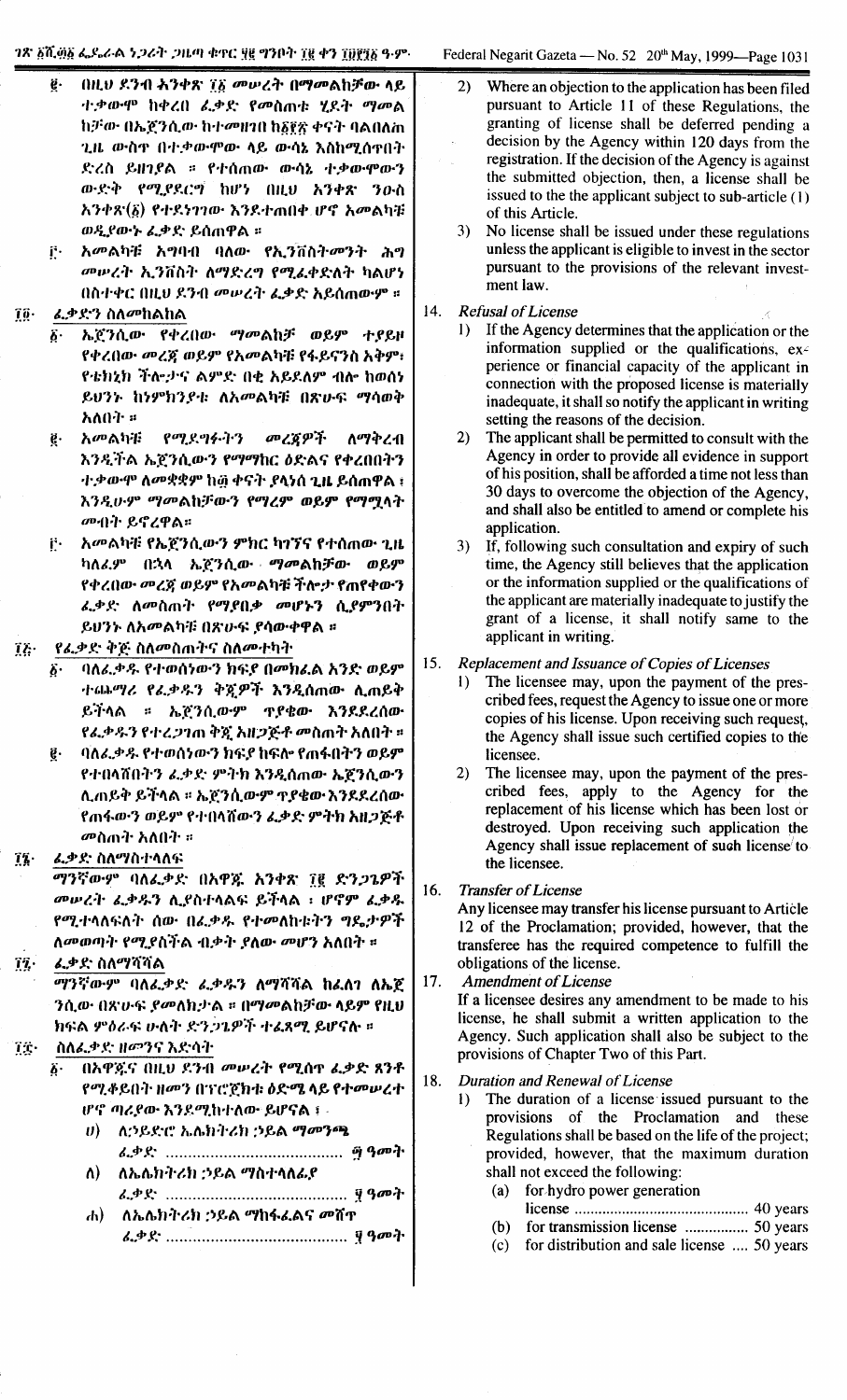### ገጽ ፩ሺ.፴፱ ፌዶራል ነጋሪት ጋዜጣ ቁተር ፶፱ ግንቦት ፲፱ ቀን ፲፱፻፶፩ ዓ.ም.

Federal Negarit Gazeta — No. 52 20<sup>th</sup> May, 1999—Page 1032

- ለኤሌክትሪክ አስመጨንት ወይም ላኪነት  $\mathbf{a}$
- ከኃይደነሮ ውጭ ለሴሎች ኃይል ማመንጫዎች የፌቃድ ġ. ዘመን ጣሪያ በሚኒስቴሩ በሚወጣው መመሪያ ይወሰናል ፡፡
- ማናቸውም ባለፌቃድ ፡ j.
	- ሀ) የፌቃዱ ዘመን ከማለቁ ሁለት ዓመት በፌት ፌቃዱ እንዲታደስለት ከጠየቀ ፡
	- የአዋጇን ፡ የዚህን ደንብና በእነዚሁ መሠረት  $\lambda$ የሚወጡ መመሪያዎችን በመተላለፍ ፈቃዱን ለመሰረዝ የሚደበቃ ዋፋት ካልፈጸመ ፡ እና
	- የሥራውን ደረጃ የኤሌክትሪክ ኢንዱስትሪ  $\mathbf{d}$ በወቅቱ በደረሰበት ዘመናዊ ቴክሎኖሎጆና አጠቃላይ ተቀባይነት ባለው የአሥራር ልምድ ለማሳደግ ከተስማማ ፡
		- ፌቃዱ በተከታታይ ሊታደስለት ይችላል ፣ ሆኖም እያንዳንዱ የእድሳት ዘመን ከፌቃዱ የመጀመሪያ ዘመን ማግሽ በላይ ሊሆን አይችልም ።
- የዚህ ክፍል ምዕራፍ ሁለት ድንጋጌዎች በፌቃድ  $\ddot{\bm{\theta}}$ . እድሣት ላይም ተፈጸሚ ይሆናሉ ።

#### ĩŷ. ፌቃድን ስለመሰረዝ

የአዋጇ አንቀጽ ፲፬(፱) ድንጋጌ እንደተጠበቀ ሆኖ፣ ባለፌቃዱ ከሚከተሉት ተፋቶች አንዱን ከፌጸመ ፌቃዱ ሊሰረዝበት ይችላል ፡

- የቴክኒክ ደረጃዎችን ካልጠበቀ ፣ የደኅንነት መመሪያዎ  $\boldsymbol{\delta}$  . ችንና የአካባቢ ተበቃ ሕጎችን ካላከበረ ፣
- የታሪፍ ደንቦችን ካላከበረ ፡ ę.
- ከአቅም በላይ የሆነ ምክንያት በሴለበት ሁኔታ የኤሌክ r. ትሪክ አቅርቦትን በተደ*ጋጋሚ* ካቋረጠ ፡ ከቀነሰ ወይም ካቆሙ ።

#### ስለፌቃድ መቋረዋ ጽ۰

- ፌቃድ በሚከተሉት ሁኔታዎች ይቋረጣል ፤ አ.
	- ሀ) በዚህ ደንብ አንቀጽ ፲፰ መሠረት ሳይታደስ ከቀረ፡
	- በዚህ ደንብ አንቀጽ ፲፱ ድንጋጌዎች መሠረት ለ) -በኤጀንሲው ከተሰረዘ ፡
	- የወራሾች መብት እንደተጠበቀ ሆኖ ባለፌቃዱ ሐ) ከሞተ ወይም ባለፌቃዱ የንግድ ድርጅት ሲሆን ከፌረሰ ወይም የመክሰር ውሳኔ ከተሰጠበት ።
- ġ. ፌቃዱ ሲቋረዋ የኤሌክትሪክ ኃይል አቅርቦቱ ሳይቋረዋ እንዲቀጥል ለማድረግ የግድ አስፈላጊ የሆኑ የባለፌቃዱን የኤሌክትሪክ ተቋሞች መንግሥት ከመጽሐፍ ወይም ከመተኪያ ዋጋቸው አነስተኛ በሆነው ስሌት ላይ የተመ ሥረተ የካሣ ክፍያ በማሰብ ሊወስድ ይችላል ።
- ተቋሞቹ ከአገልግሎት ውጭ በመሆናቸው መንግሥት Ë. ሊወስዳቸው ካልፌስን ባለፌቃዱ በራሱ ወጭ ተቋሞቹን ማስወንድ አለበት።

#### ስለፌቃድ ክፍያዎች <u>፟</u>፟፟፟*፟*/፟

የኤሌክትሪክ ሥራ ፌቃድ ለማውጣት የሚጠይቅ ß٠ ማንኛውም *እመ*ልካች የፌቃድ *ማመ*ልከቻው ሲመዘንብ በዚህ አንቀጽ መሠረት የሚጠየቀውን የፌቃድ ክፍደ ጽ ፐርሰንት በቅድሚያ ይከፍላል፤ ሆኖም አመልካቹ በዚህ ደንብ አንቀጽ ፲፬ መሠረት ፌቃድ የሚከለከል ከሆነ ክፍደው አይመለስለትም።

- $(d)$ for importation or exportation
	-
- $2)$ The maximum duration of license for non-hydro power generation plants shall be determined by directives of the Ministry.
- $3)$ A license may be renewed for successive periods if the licensee:
	- (a) has made an application to that effect two years prior to the expiry of the license;
	- is not in breach of any provisions of the  $(h)$ Proclamation, these Regulations and directives issued hereunder which constitutes grounds for revocation of his license; and
	- $(c)$ has agreed to upgrade his operations in accordance with latest technology generally accepted in the power industry;

provided, however, that the duration of each renewal shall not exceed half of the initial period of the license.

 $4)$ Renewal shall be subject to the provisions of Chapter Two of this Part.

19. **Revocation of License** 

> Without prejudice to the provisions of Article  $14(2)$  of the Proclamation, a license may be revoked when a licensee commits any one of the following infractions:

- failure to comply with technical standards, safety  $1)$ requirements and environmental laws;
- $2)$ failure to comply with tariff regulations;
- $3)$ repeated interruption, reduction or termination of electricity supply in the absence of force majeure.

#### 20. **Termination of License**  $\bf{D}$

- A license shall terminate if: (a) it expires without being renewed pursuant to the provisions of Article 18 of these
- **Regulations:**  $(b)$ it is revoked by the Agency pursuant to the provisions of Article 19 of these Regulations;
- (c) without prejudice to the right of heirs, the licensee dies or where the licensee is not a natural person, it is liquidated or declared bankrupt.
- $2)$ Upon termination of a license, the government may take over, in consideration of compensation on the basis of book value or replacement cost whichever is the lower, the facilities of the licensee which are absolutely necessary to continue, without interruption, the supply of electric power.
- If the government does not desire to take over the  $3)$ facilities due to their being unoperational, the licensee shall remove such facilities at its own cost.
- $21.$ **License Fees** 
	- Any applicant for electricity operation license  $1)$ shall, upon the registration of his application, pay in advance 20% of the license fees to be paid under this Article; provided, however, that such payment shall not be refundable upon refusal of license under Article 14 of these Regulations.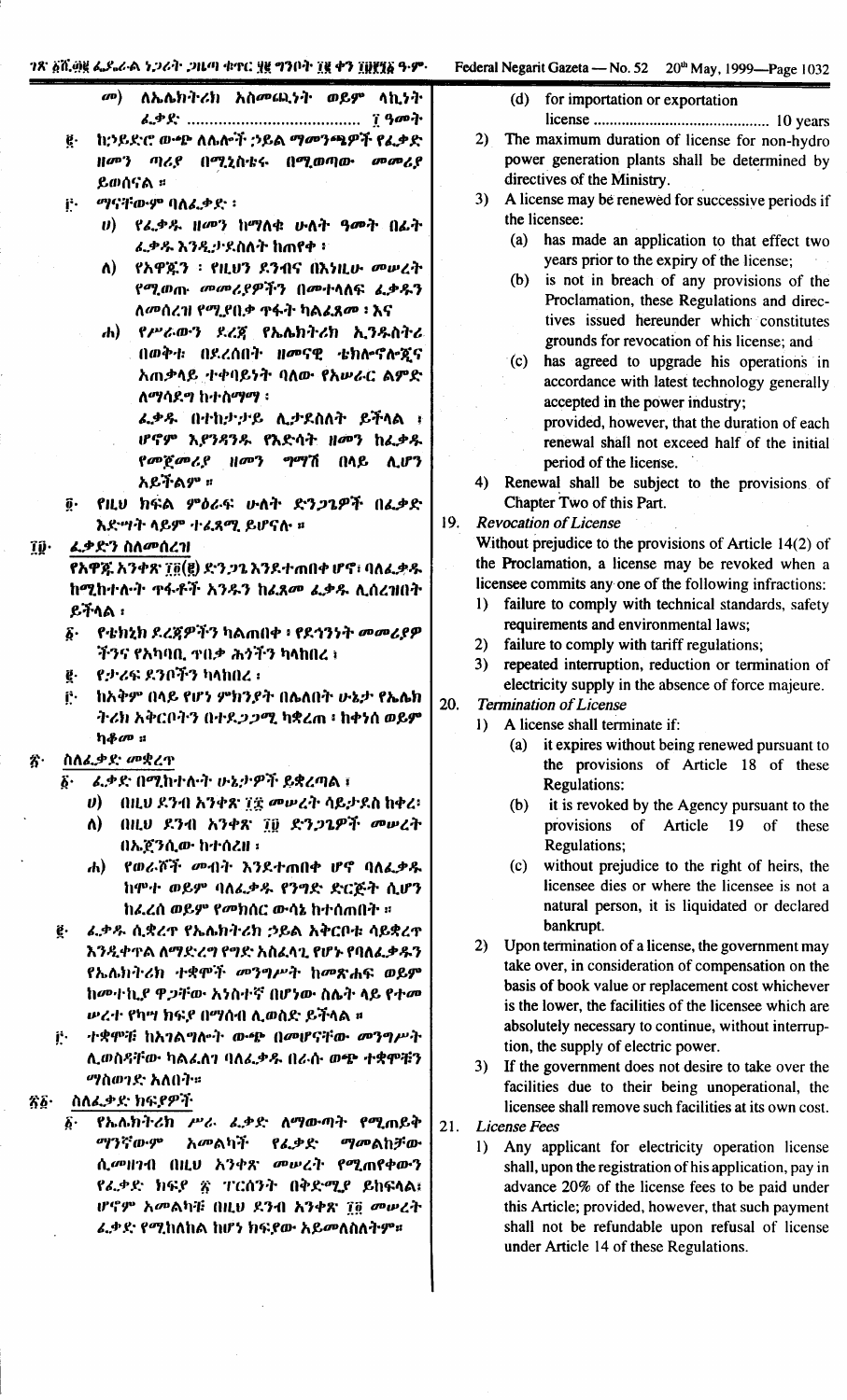# ገጽ ፩ሺ.፴፫ ፌዴራል ነጋሪት ጋዜጣ ቁተር ፶፪ ግንቦት ፲፪ ቀን ፲፱፻፶፩ ዓ.ም.

- ለኤሌክትሪክ ማመንጨት ፈቃድ የሚጠየቀው ክፍደ ġ. በእያንዳንዱ ኪሎ ዋት ብር δ ይሆናል፣ ሆኖም ዝቅተኛው ክፍደ ብር ፩ ሺ ይሆናል።
- $\mathbf{r}$ . ለኤሌክትሪክ ማስተላለፍ ፌቃድ የሚጠየቀው ክፍያ በእያንዳንዱ ሰርኪዩት ኪሎ ሜትር ብር ጽ ይሆናል፤ ሆኖም ዝቅተኛው ክፍደ ብር ፪ ሺ ይሆናል።
- $\dddot{\boldsymbol{\theta}}$  . ለኤሌክትሪክ ማከፋፌልና መሸተ ፌቃድ የሚጠየቀው ክፍደ በእያንዳንዱ ኪሎ ቮልት አምፒር የትራንስፎ ርመር አቅም ብር ፪ ይሆናል፣ ሆኖም ዝቅተኛው ክፍያ ብር ፩ ሺ ይሆናል።
- ለኤሌክትሪክ አስመጭነት ወይም ላኪነት ፈቃድ  $\ddot{G}$ . የሚጠየቅ ክፍያ በሜጋዋት ሰዓት ብር ፩ ይሆናል፤ ሆኖም ዝቅተኛው ክፍያ ብር ፪ ሺ ይሆናል።
- ፯· ፌ.ቃ.ድን ለማሻሻል ወይም ለማሳደስ የሚጠየቀው ክፍያ ለፌቃዱ ማውጫ የሚጠየቀው ክፍያ ፶ ፐርሰንት ይሆናል።
- 7. ፌቃድ ለማስተላለፍ የሚጠየቀው ክፍያ ለፌቃዱ ማውጫ የሚጠየቀው ክፍያ ጽ ፐርሰንት ይሆናል፡፡
- ፰· *የሌቃድ ቅጅ ወይም ምትክ ለመ*ስጠት የሚጠየቀው ክፍያ ብር ፩፻፶ ይሆናል።

ክፍል ሦስት የባለፌቃዶች እና የደንበ<mark>ኛች *ግ*ዴ</mark>ታዎች

#### የባለፌቃዶች መብት ጽ፪·

ባለፌቃዶች የሚከተሉት መብቶች ይኖሯቸዋል፣

- የኤሌክትሪክ ሥራዎችን ለማካሄድ በፌቃዱ ወደተሸ  $\vec{b}$ . ፈነው ክልል የመግባት:
- ē· የዚህን ደንብ ድን*ጋጌዎች*ና በዚህ ደንብ መሥረት የወጡ *መመሪያዎች*ን ለሚጥሱ ደንበኞች ማስጠን ቀቂያ በመስጠት የኤሌክትሪክ አቅርቦትን የማቋረጥ ፤
- $\mathbf{r}$ . የደንበኞችን የኤሌክትሪክ ኢንስታሌሽን የመመ  $C^{op}$  $C$

#### የባለፌቃዶች ግዴታ ŝΓ·

ባለፌቃዶች የሚከተሉት ግዴታዎች ይኖሯቸዋል ፤

- በአዋጁ ፥ በዚህ ደንብና በነዚሁ መሥረት በሚወጡ  $6 -$ መመሪያዎች እና በፌቃዱ በተመለከቱት ግዴታዎች መሥረት የኤሌክትሪክ ሥራዎችን ማካሄድ ፤
- የሰውን ሕይወት ፡ የንብረትና የአካባቢን ደኅንነት ę. <u>ለመጠበቅ - </u> የሚያስፌልን የጥንቃቄ እርምጀዎችን የመውሰድ ፡
- ፫ ለደንበኞች የማያቋር**ጥ የኤሌክትሪክ አ**ንልግሎት *የመ*ስጠት ፡
- በፌቃዱ ክልል የሚገኙ አዲስ ደንበኞች የሚያቀር ğ. በ·ትን የአገልግሎት መስመር የማስቀጠል ጥያቄ በፍጥንት የማስተናንድ ፡
- ኤሌክትሪክ ከመቋረጡ በፊት ለደንበኞች የቅድሚያ  $\ddot{G}$ *ሚ*ስጠንቀቂ*ያ የመስ*ጠት ፣
- በአዋጁ አንቀጽ ፲፯ የተመለከቱት ኤሌክትሪክ Ţ. ለማቋረጥ የሚያስችሉ ምክንያቶች እንደተወገዱ የኤሌ ከትሪክ አገልግሎቱን ወዲየውኑ የመጀመር ፤
- $\dddot{\mathbf{z}}$ . ስለ ኤሌክትሪክ አጠቃቀም ለደንበኞች አስፈላጊውን መመሪያ የመስጠት ፡
- ደንበኞች ለሚያቀርቡት አቤቱታ ወዲያውኑ ምላሽ ġ. የመስጠት ፡
- 2) Fees to be paid for generation license shall be Birr 1.00 per kilowatt; provided, however, that minimum fees shall be Birr 1000.
- 3) Fees to be paid for transmission license shall be Birr 20 per circuit kilo meter; provided, however, that minimum fees shall be Birr 2000.
- 4) Fees to be paid for distribution and sale license shall be Birr 2 per kilo volt ampere of transformer capacity; provided, however, that minimum fees shall be Birr 1000.
- 5) Fees to be paid for import or export of electricity license shall be Birr 1.00 per megawatt hour: provided, however, that minimum fees shall be Birr 2000.
- $6)$ The fee to be paid for the amendment or renewal of a license shall be 50% of the fee required for the issuance of such license.
- 7) The fee to be paid for the transfer of a license shall be 20% of the fee required for the issuance of such license.
- 8) Fees to be paid for issuance of copies or replacement of license shall be Birr 150.

### **PART THREE**

**Rights and Obligations of Licensees and Customers** 

### $22.$ **Rights of Licensees**

Licensees shall have the following rights:

- 1) to enter the land covered by the license to undertake electricity operations;
- 2) to issue warnings and disconnect electricity of customers who violate any provision of these Regulations and directives issued hereunder;
- 3) to inspect the electricity installations of customers.
- 23. **Obligations of Licensees**

Licensees shall have the following obligations:

- 1) to carry out electricity operations in accordance with the provisions of the Proclamation, these Regulations and directives issued thereunder and the terms and conditions of the license;
- 2) to take proper measures in order to protect human life, property and the environment;
- $3)$ to supply electricity to customers on regular basis;
- to respond promptly to connection demand of new  $4)$ customers within its license area;
- $5)$ to give advance notice to customers before each interruption of electric power;
- $6)$ to resume electricity service as soon as the reasons for the interruption stated under Article 16 of the Proclamation ceases to exist;
- 7) to provide customers with the necessary guidance on the use of electricity;
- 8) to respond promptly to customers' complaints;

### Federal Negarit Gazeta — No. 52 20<sup>th</sup> May, 1999 — Page 1033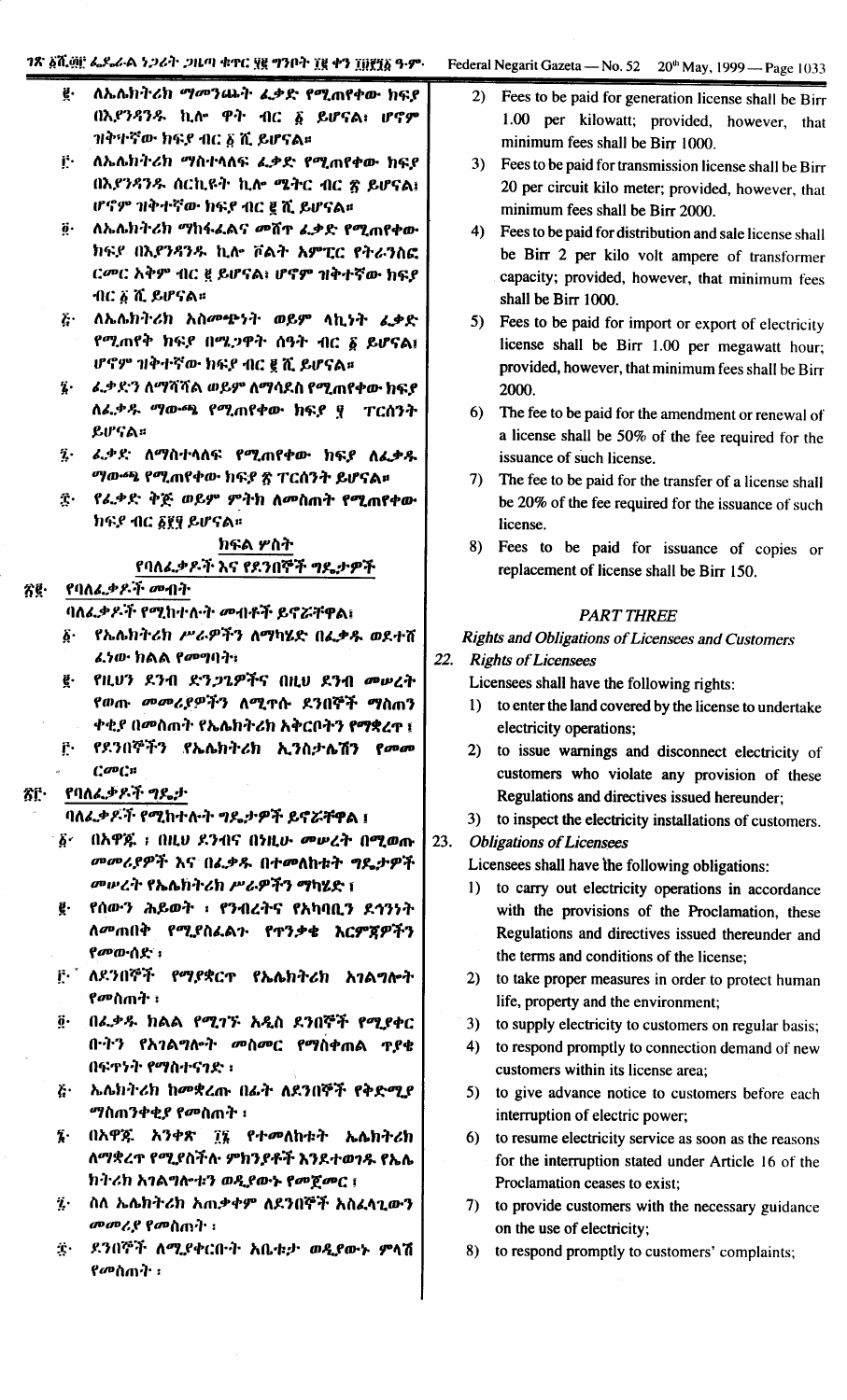$1$  Negarit Gazeta — No. 52  $20<sup>th</sup>$  May, 1999 — Page 1034

|     |                       | ገጽ ፩ሺ.፴፬ ፌዶ ራል ነጋራት ጋዜጣ ቁዋር ፶፪ ግንቦት ፲፪ ቀን ፲፬፻፺፩ ዓ·ም· |     | Federa           |
|-----|-----------------------|------------------------------------------------------|-----|------------------|
|     |                       | ij· የቅጥር ፡ የገንዘብ ፡ የንግድና ሌሎች የሂሣብ መዛግ                |     | 9)               |
|     |                       | ብትና ስለኤሌክትሪክ ሥራዎች ሪኮርዶች የመደዝና                        |     |                  |
|     |                       | በመመሪያ በሚወሰነው መሠረት በየወቅቱ ሪፖርት                         |     |                  |
|     |                       | $\mathbf{f}^{\mu\nu}$ ቅረብ ፡                          |     |                  |
|     | Ţ.                    | ማንኛውንም መዛግብትና ሪኮርዶችን ለኤጀንሲው                          |     | 10               |
|     |                       | <b>ምር</b> መራ የማቅረብ ፡                                 |     |                  |
|     | ïö∙ ∴                 | ለኤሌክትሪክ ሥራ አስፈላጊ የሆነውን ሥልጠናና                         |     |                  |
|     |                       | ትምህርት ለሥራተኞቻቸው የመስጠት ፣                               |     | 11               |
|     | ïë·                   | በዋጋቸው ተወዳዳሪና በዋራታቸው ተመጣጣኝ ደረጃ                        |     |                  |
|     |                       | ላላቸው ፡ በሚ <i>ፌ</i> ለገውም <i>መ</i> ጠን ለሚገኙ የሀገር ውስጥ    |     | 12               |
|     |                       | <i>ዕ.</i> ቃዎችና አገልግሎቶች ቅድሚ <i>ያ የ</i> መስጠት።          |     |                  |
|     |                       | . የደንበኞች <i>መ</i> ብት                                 |     |                  |
| ጵë∙ |                       | ደንበኞች የሚከተሉት መብቶች ይኖሯቸዋል ፡                           | 24. | $\overline{R}$ i |
|     |                       |                                                      |     | $\mathbf{C}$     |
|     | δ.                    | ከባለፌቃዶች ያልተቋረጠ ፡ ከአዶጋ የተጠበቀና ዋራት                     |     | $\bf{I}$         |
|     |                       | ደለው የኤሌክትሪክ አቅርቦት የማግኘት ፣                            |     |                  |
|     | ğ.                    | የኤሌክትሪክ አገልግሎትን የሚመለከቱ አቤቱታ                          |     |                  |
|     |                       | ዎችን እንደ ነገሩ አግባብነት ለባለፌቃዱ ወይም                        |     | 2)               |
|     |                       | ለኤጀንሲው የማቅረብ ።                                       |     |                  |
| 芥石・ |                       | _የደንበኞች ግዴታ                                          |     |                  |
|     |                       | ደንበኞች የሚከተሉት ግዴታዎች ይኖሯቸዋል ፡                          | 25. | $\overline{O}$   |
|     | $\ddot{\bm{o}}$ .     | ስለኤሌክትሪክ አጠቃቀም የሚሰጡ ማስታወቂያዎ                          |     | $\mathbf{C}$     |
|     |                       | ችንና መመሪያዎችን የማክበር ፣                                  |     | 1)               |
|     |                       | <u>ቂ· የኤሌክትሪክ ኢንስታሌሽን ፣ ተገና ፣ ምርመራና</u>              |     |                  |
|     |                       | የቆጣሪ ንባብ ሥራዎች ሲካሄዱ አስፈላጊውን ትብብር                      |     | 2)               |
|     |                       | የማድረግ ፡                                              |     |                  |
|     | Ë.                    | ብልሽት ሲ <i>ያጋ</i> ዋም<br>ማናቸውም የኤሌክትሪክ                 |     | 3)               |
|     |                       | ወዲያውኍ ስባለፌቃዱ የማሳወቅ ።                                 |     |                  |
|     |                       | ክፍል አራት ፡                                            |     |                  |
|     |                       | ስለ ኤሌክትሪክ ዋጋና ታሪፍ                                    |     |                  |
| 芥ジ・ |                       | አጠ.ቃላይ <i>መ</i> ርህ                                   |     |                  |
|     | $\ddot{b}$ .          | የኤሌክትሪክ ዋጋ አተማመን ሀብትን<br>በብቃት                        | 26. |                  |
|     |                       | በ <i>መ</i> ጠቀም <i>መ</i> ርህ ላይ ተመስርቶ ተጠቃሚዎችና          |     | $G_{0}$          |
|     |                       | አምራቾች ተጨማሪ የኢነርጇ ምርትና ፍጆታ የሚያስ                       |     | I)               |
|     |                       | ከትለውን ትክክለኛውን የፍጆታና የማምረቻ ዋጋ                         |     |                  |
|     |                       |                                                      |     |                  |
|     |                       | በሚያገኙበት መልክ ይከናወናል ፡፡                                |     |                  |
|     | ġ.                    | በደንበኞች ላይ የሚጣለው የአቅርቦት ዋጋ በሲስተሙ                      |     |                  |
|     |                       | ላይ ከሚያስከትለው የወጨ ተጽዕኖ አንፃር ተመጣጣኝ                      |     | 2)               |
|     |                       | በሆነ መልኩ ሆኖ የኢነርጇ አጠቃቀሙን በተቻለ                         |     |                  |
|     |                       | መጠን ምርቱን ለማስገኘት ከሚወጣው ወጪ አንፃር                        |     |                  |
|     |                       | ሚዛናዊ ለማድረግ በሚያስችል መልኩ ይሆናል።                          |     |                  |
|     | Ë.                    | የዋ <i>ጋ ተመኑ</i> በቂና ቀጣይነት ያለው የመዋዕለ ንዋይ              |     |                  |
|     |                       | <i>ምንጭ ለማስገኘትና እስተማማኝ አገ</i> ልግሎት                    |     | 3)               |
|     |                       | ለማቅረብ የሚደስችል ሆኖ ፡ የአንልግሎት ብቃትን                       |     |                  |
|     |                       | ለማሻሻል የሚያስችል የዋ <i>ጋ አተማመን ሥርዓት</i>                  |     |                  |
|     |                       | <i>መ</i> የዝ አለበት ።                                   |     |                  |
|     | $\ddot{\mathbf{0}}$ . | ገዘርዝር የታሪፍ መደቦች አወጣዋ የአፈጸጸም ችግሮችን                    |     |                  |
|     |                       |                                                      |     |                  |

ለማስወንድ ወይም ለመቀንስ እንዲያስችል በተቻለ መጠን ያልተወሳሰበ እንዲሆን ይደረጋል ፡፡

የዋ*ጋ አተማሙን አ*ሐቃላይ ስልቶች ÄΊ.

- ለጅምላም ሆነ ለችርቻሮ ተጠቃሚዎች የኢነርጇና የኃይል አቅርቦት ዋጋ የሚተመነው ፡
	- ብሲስተሙ ላይ የተወሰነ ተጨማሪ ኃይል ወይም D) አ.ነርጇ ለማመንጨት በሚደረገው ወጪ ፡ እና
- to keep all employment, financial, commercial and other books and records as well as records of electricity operations, and submit reports periodically as determined by directives;
- ) to make available to the Agency all books and records for inspection;
- ) to give employees the training and education necessary for electricity operations;
- (b) to give preference to domestic goods and services, where they are readily available at competitive price and are of comparable quality.
- ights of Customers
	- ustomers shall have the following rights:
	- to require the provision of regular, safe and quality electricity services from licensees;
	- to submit to the licensee or the Agency, as may be appropriate, any complaints related to electricity services.
- bligations of Customers

ustomers shall have the following obligations:

- to comply with notices and instructions on the use of electricity;
- to facilitate the installation, repair, inspection and meter reading of electricity;
- to promptly notify the licensee of any irregularities of electricity.

### **PART FOUR**

### **Electricity Price and Tariff**

- eneral Principles
	- Electricity pricing shall be based on the principle of efficient allocation of resources where customers and producers receive the true costs associated with consuming and producing one additional unit of energy respectively.
	- The price that customers get charged for shall be computed in consideration of the cost incurred by the total system, and the energy consumption shall, as much as possible, be made fair taking the production cost into account.
	- The rate level shall be made sufficient enough to support continuing investments and sustainable services, and shall include a system of pricing that guarantees an improved service efficiency.
	- Tariff structures shall be kept simple enough to avoid or minimize implementation difficulties.
- $27.$ **General Pricing Approach** 
	- 1) Price for supplying energy and power to retail or bulk customers shall, subject to adjustments to meet financial requirements to be defined as necessary, be determined on the basis of:
		- (a) the system marginal cost; and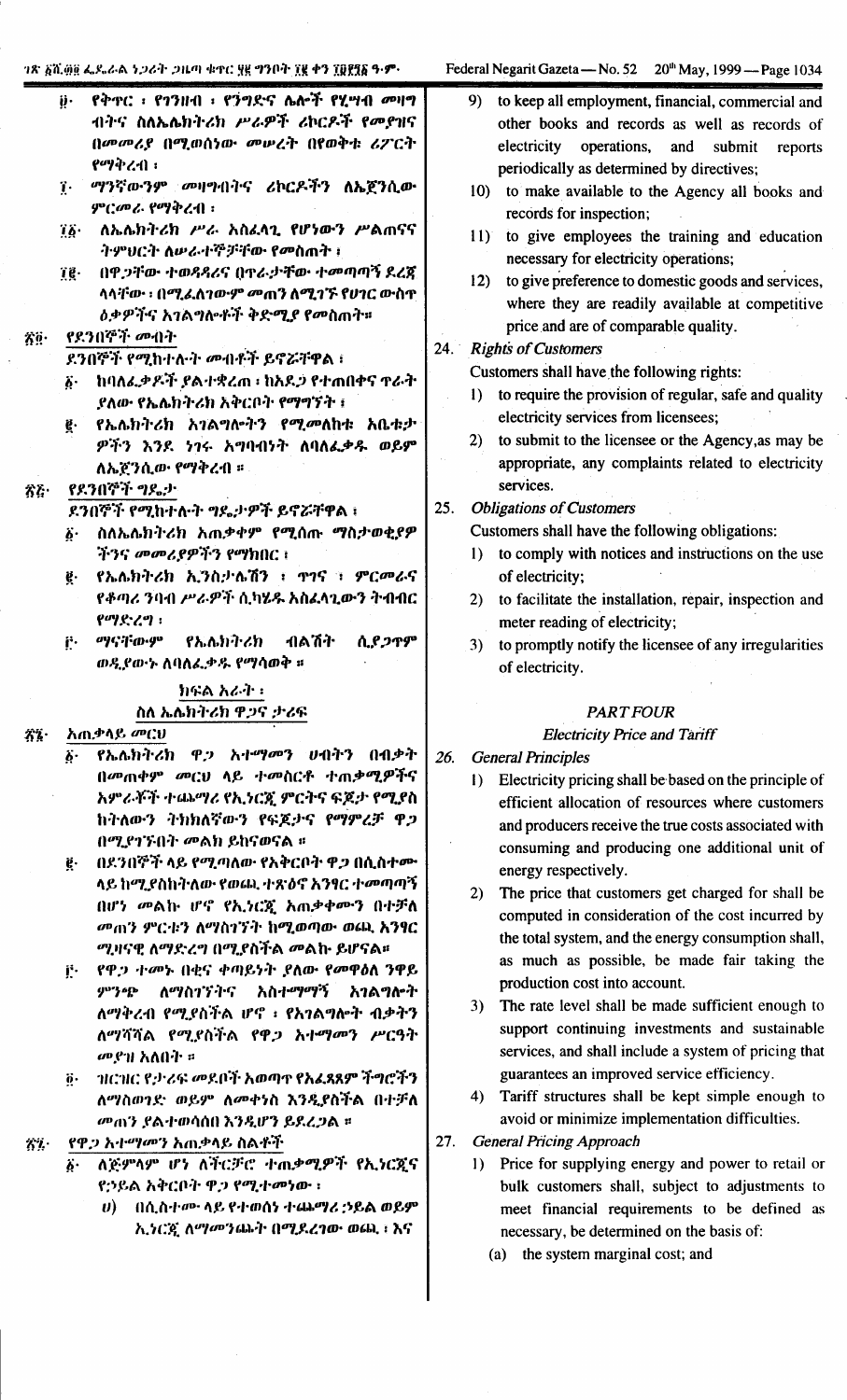| ለ). | በሲስተሙ የከፍተኛ ውሒታማንት ዕቅድ ፡                               |  |  |  |
|-----|--------------------------------------------------------|--|--|--|
|     | ላይ የተመሠረተ ሆኖ አስፈላጊ ነው ተብሎ                              |  |  |  |
|     | በሚወሰነው ገዶብ የፋይናንስ ፍላንትን ሊያሟላ<br>በሚችል መልኩ ሊስተካከል ይችላል ። |  |  |  |

- ġ. ከብሔራዊ ግሪድ ውጭ ለሚደረግ የዋጋ አተማመን በዚህ አንቀጽ ንውስ አንቀጽ (፩) የተመለከተው ስልት በቴክኒካዊ ምክንያት ተግባራዊ ሊሆን የማይችል ሲሆን የአቅርቦት ዋጋ አተማመኑ ፡
	- $\boldsymbol{\theta}$  በአማካይ የአቅርቦት ዋጋ ፡ እና
	- -ተቀባይነት ባለው የትርፍ መጠን ፡  $\Lambda$ )

ላይ ይመሥረታል ።

#### የማመንጫ ዋጋ አተማመን 省实·

- በብሔራዊ ግሪድ ሲስተም ውስዋ የኃይል ማመንጫ  $\ddot{\mathbf{b}}$ . ዋ.ጋ አተማመንን በሚመለከት ፡
	- ሀ) ማርጅናል የኃይል ማመንጫ ዋጋ የሚተመነው የሲስተሙን ከፍተኛ የኃይል ፍላንት ለመሸፈን ይችላል ተብሎ በሚገመት ከፍተኛ ብቃት ባለው የማመንጫ ተቋም ዋጋ ላይ ተመስርቶ ይሆናል ፣
	- ለ) የኢንርጂ ዋጋ የሚተመነው ቋሚ የሲስተም ጭንትን ለመሸፈን ይችላል ተብሎ በሚገመተው ከፍተኛ ብቃት ባለው የማመንጫ ተቋም ዋጋ ላይ ተመስርቶ ይሆናል ፡
	- .h) ለው:ን :ንይል ማመንጫ ማርጅናል የኢንርጇ ዋ*ጋ* የሚተመነው ከአጠቃላይ ወጪው ላይ የኃይል አቅርቦት ዋጋ ተቀንሶ በሚቀረው ዋጋ ላይ በመመስረት ይሆናል ።
	- መ) በነዳጅ የሚንቀሳቀስ የኃይል ማመንጫ ወጪ እንዲሁም በጅምላ ግዥ የሚገኝ የኃይልና የኢነርጂ ዋጋ በማመንጨት ዕቅድ ላይ በመመ ስረት ተቀምኖ በሲስተው የማመንጨት ዋጋ ላይ ይከፋፈላል ፡፡
	- ከብሔራዊ ግሪድ ሲስተም ውጭ የማመንጫ ዋጋ ë. አ*ተማመንን በሚመ*ለከት ፡
		- ሀ) ማርጅናል የማመንጫ አቅም ዋጋ የሚተመነው የገቢየውን ፍላጎት ሊሸፍን በሚችል ከፍተኛ ብቃት ባለው የማመንጫ ተቋም ዋጋ ላይ ተመስርቶ ይሆናል ፡፡
		- ለእያንዳንዱ የማመንጫ ተቋም ለ) -*ግ*ርጅናል የኢንርጇ ዋጋ ይተመናል ፡
		- ሐ) ለአነስተኛ የው:ን :ንይል *ማመን*ጫ ተቋማት እንደ አግባብነቱ በብሔራዊ ግሪድ ሲስተም ውስዋ ላሉት ለከፍተኛ የውኃ ኃይል ማመንጫ ተቋማት የሚሥራበት የዋ*ጋ* አተማመን ሊወሰድ  $f$ .  $f \wedge f$ .
		- መ) ለየማመንጫው የተተመነው ዋጋ በአቅርቦት ክልል ውስ**ተ ለ***ማመን***ጨት** በታቀደው የኢንርጂ መጠን አኳያ በአቅርቦቱ አጠቃላይ ዋጋ ላይ እንዲበተን ይደረጋል ፡ ይህ ዋጋ እንደአስፈላጊንቱ በየጊዜው በኤጀንሲው ይገ መገማል:

(b) optimum system planning.

- 2) Where the approach stated under Sub-Article (1) of this Article becomes inapplicable to pricing outside the national grid system due to technical reasons, such pricing shall be based on:
	- (a) average cost of supply; and
	- (b) an acceptable rate of return on investment.

#### 28. **Generation Pricing**

- With regard to generation pricing within the  $1)$ national grid system:
	- the most efficient generation facility  $(a)$ identified to meet the system's peak demand shall constitute the base for marginal generation capacity cost;
	- (b) the most efficient generation facility identified to meet the system's base load shall provide the base for computation of energy price;
	- marginal energy cost shall, in the case of  $\overline{c}$ hydro power plants, be computed on the basis of the cost which is not attributed to capacity;
	- (d) generation cost of thermal plants and wholesale purchase price of power and energy shall be computed on the basis of planned generation and shall be distributed on the system generation price.
- 2) With regard to generation pricing outside the national grid system:
	- (a) the most efficient generation facility used to meet the system demand shall constitute the base for determining the marginal generation capacity cost;
	- marginal energy cost shall be computed  $(b)$ for each generation facility;
	- for cases of small hydro power plants  $(c)$ similar approach may be used as in the case of large hydro power plants in the national grid system;
	- generatorss' specific prices shall be  $(d)$ spread over the system generation price on the basis of planned generation within the system; and, where appropriate, frequent review of such price by the Agency shall be maintained.